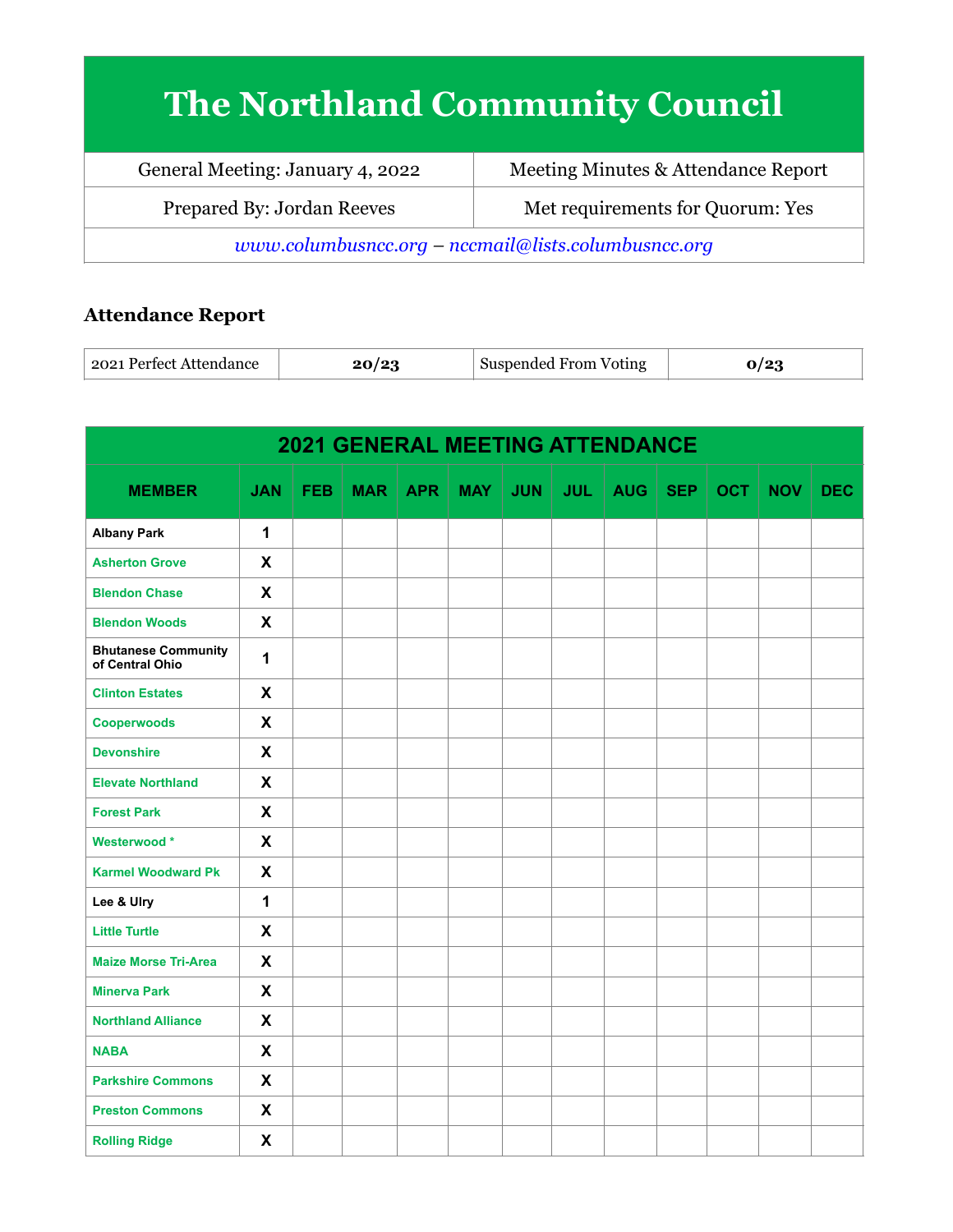| <b>Salem</b>            |                                   | X                             |                                 |                                                                 |  |  |                                                           |  |  |                          |                                        |  |
|-------------------------|-----------------------------------|-------------------------------|---------------------------------|-----------------------------------------------------------------|--|--|-----------------------------------------------------------|--|--|--------------------------|----------------------------------------|--|
| <b>Sharon Woods</b>     |                                   | χ                             |                                 |                                                                 |  |  |                                                           |  |  |                          |                                        |  |
| <b>Strawberry Farms</b> |                                   | X                             |                                 |                                                                 |  |  |                                                           |  |  |                          |                                        |  |
| <b>Woodstream East</b>  |                                   | х                             |                                 |                                                                 |  |  |                                                           |  |  |                          |                                        |  |
|                         |                                   |                               |                                 |                                                                 |  |  |                                                           |  |  |                          |                                        |  |
|                         | * New name for Friendship Village |                               |                                 |                                                                 |  |  |                                                           |  |  |                          |                                        |  |
|                         |                                   | <b>SUSPENDED &amp; MISSED</b> | <b>SUSPENDED &amp; ATTENDED</b> |                                                                 |  |  | <b>GOOD STANDING</b><br>NUMBERS DENOTE CONSECUTIVE MISSES |  |  |                          |                                        |  |
| <b>KEY</b>              | (voting privileges forfeiture)    | <b>SUSPENSION</b>             |                                 | A MEMBER IN GREEN HAS PERFECT ATTENDANCE<br><b>FOR THE YEAR</b> |  |  |                                                           |  |  | OF EXPULSION ELIGIBILITY | A MEMBER IN RED TEXT HAS BEEN NOTIFIED |  |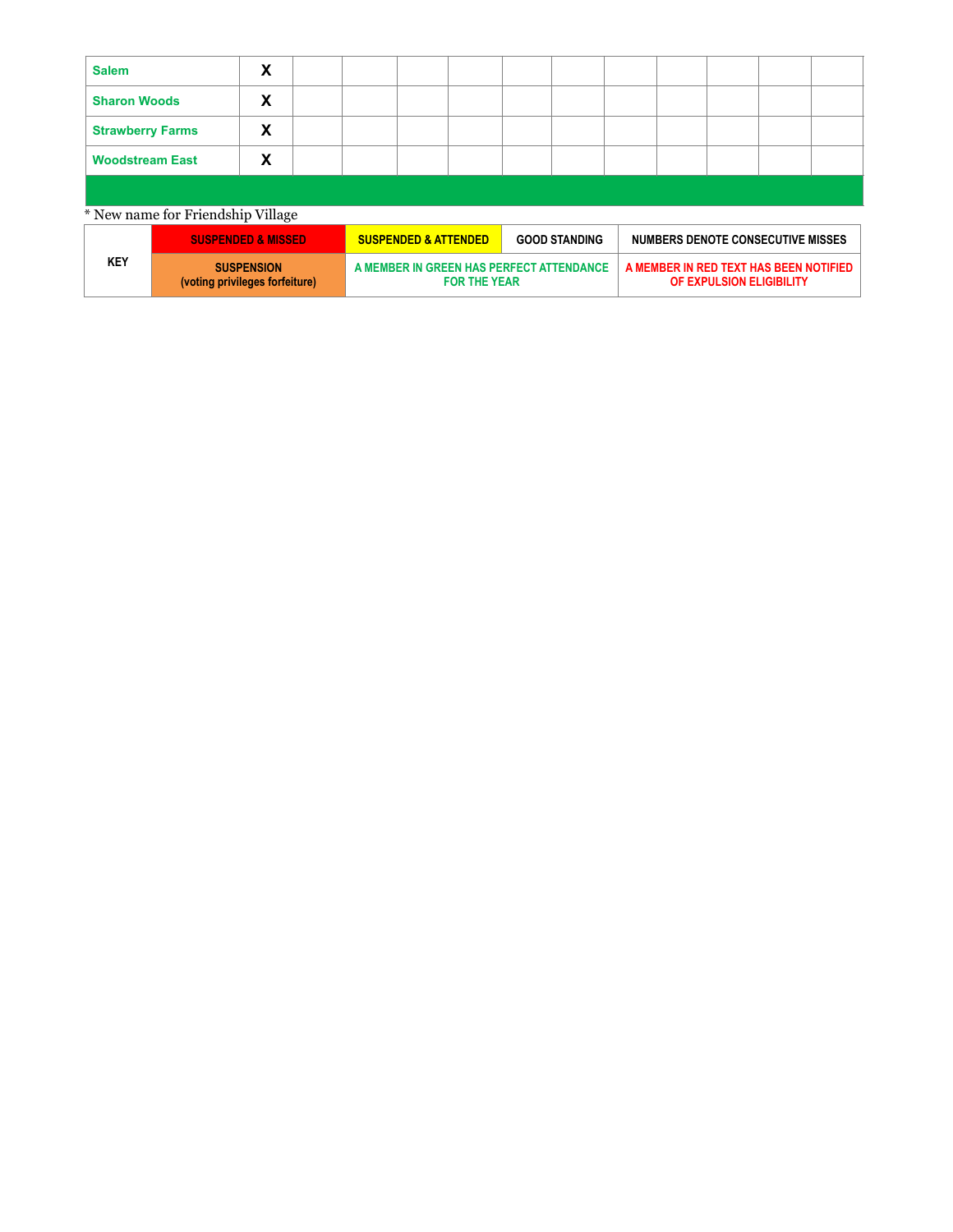| <b>Roll Call</b>                                                                                         | $\bullet$<br>Roll was taken. See above chart for details.                                                                                                                                                                                                                                                                                                                                                                                                                                                                                                                                                                                                                                                                                                                                                                                                |  |  |  |  |  |  |
|----------------------------------------------------------------------------------------------------------|----------------------------------------------------------------------------------------------------------------------------------------------------------------------------------------------------------------------------------------------------------------------------------------------------------------------------------------------------------------------------------------------------------------------------------------------------------------------------------------------------------------------------------------------------------------------------------------------------------------------------------------------------------------------------------------------------------------------------------------------------------------------------------------------------------------------------------------------------------|--|--|--|--|--|--|
| <b>Liaison Reports</b>                                                                                   |                                                                                                                                                                                                                                                                                                                                                                                                                                                                                                                                                                                                                                                                                                                                                                                                                                                          |  |  |  |  |  |  |
| <b>Columbus Fire Department</b><br>Station 24                                                            | No Report                                                                                                                                                                                                                                                                                                                                                                                                                                                                                                                                                                                                                                                                                                                                                                                                                                                |  |  |  |  |  |  |
| <b>Columbus Police Department</b><br><b>Officer Larry Geis</b><br>Officer Dan Yandrich                   | Please don't shoot guns in the air<br>٠<br>٠<br>Only one homicide this far into the year                                                                                                                                                                                                                                                                                                                                                                                                                                                                                                                                                                                                                                                                                                                                                                 |  |  |  |  |  |  |
| <b>City Attorney's Office</b><br>Sarah Pomeroy<br>614-645-8619<br>scpomeroy@columbus.gov                 | $\bullet$<br>Email was sent out with details from city attorney Zach<br>Kline's presentation<br>$\bullet$<br>Moving into hotel objection season<br>$\bullet$<br>1. The super 8 was sued in 2014 and again this year<br>$\bullet$<br>2. Norwood Inn and Suites is getting sued again this year<br>٠<br>3. Columbus Grand and the ABVi are both being sued this<br>year                                                                                                                                                                                                                                                                                                                                                                                                                                                                                    |  |  |  |  |  |  |
| <b>FACT &amp; Consider Biking</b><br>David Roseman -<br>VP@friendsofalumcreek.org                        | $\bullet$<br>The earth day tree give away is underway. An email was<br>sent out before the meeting about how to get involved.<br>$\bullet$<br>There were about 500 trees in Little Turtle that were about<br>to be cut down. They are making sure that the city follows<br>their policy that they have a tree replacement strategy for<br>the trees that they do take down.<br>$\bullet$<br>There will be a sidewalk connector at Cherry Bottom to<br>Resolute Metro Park. It should be starting this year.<br>$\bullet$<br>The Morse Rd side lane has been completed going from 270<br>to Cherry Bottom Rd.<br>The city is is going to be adding bike lanes along Morse Rd<br>$\bullet$<br>between 270 and Sunbury Rd as part of the Morse Rd<br>repavement project.<br>This year Sinclair Rd is getting sidewalks on both sides of<br>٠<br>the street. |  |  |  |  |  |  |
| <b>Columbus Public Library Liaison</b><br>Keith Hanson (Karl Road Branch Manager)<br>columbuslibrary.org | $\bullet$<br>No Report                                                                                                                                                                                                                                                                                                                                                                                                                                                                                                                                                                                                                                                                                                                                                                                                                                   |  |  |  |  |  |  |
| <b>Northland Area Business Association</b><br>Dave Cooper                                                | $\bullet$<br>The Christmas event was extremely successful and it was<br>the largest distribution that they have had. Over 1,600 went<br>to Elevate Northland.<br>March is the next meeting and will also be when the 161<br>٠<br>cleanups will begin.<br>They have elected a new board.<br>٠                                                                                                                                                                                                                                                                                                                                                                                                                                                                                                                                                             |  |  |  |  |  |  |
| <b>City of Columbus Community Liaison</b><br>Alfred Akainyah - aaakainyah@columbus.gov                   | $\bullet$<br>No Report                                                                                                                                                                                                                                                                                                                                                                                                                                                                                                                                                                                                                                                                                                                                                                                                                                   |  |  |  |  |  |  |
| <b>Columbus Community Engagement</b><br>Sandra R. López - srlopez@columbus.gov                           | $\bullet$<br>No Report                                                                                                                                                                                                                                                                                                                                                                                                                                                                                                                                                                                                                                                                                                                                                                                                                                   |  |  |  |  |  |  |
| <b>Selected Discussions</b>                                                                              |                                                                                                                                                                                                                                                                                                                                                                                                                                                                                                                                                                                                                                                                                                                                                                                                                                                          |  |  |  |  |  |  |